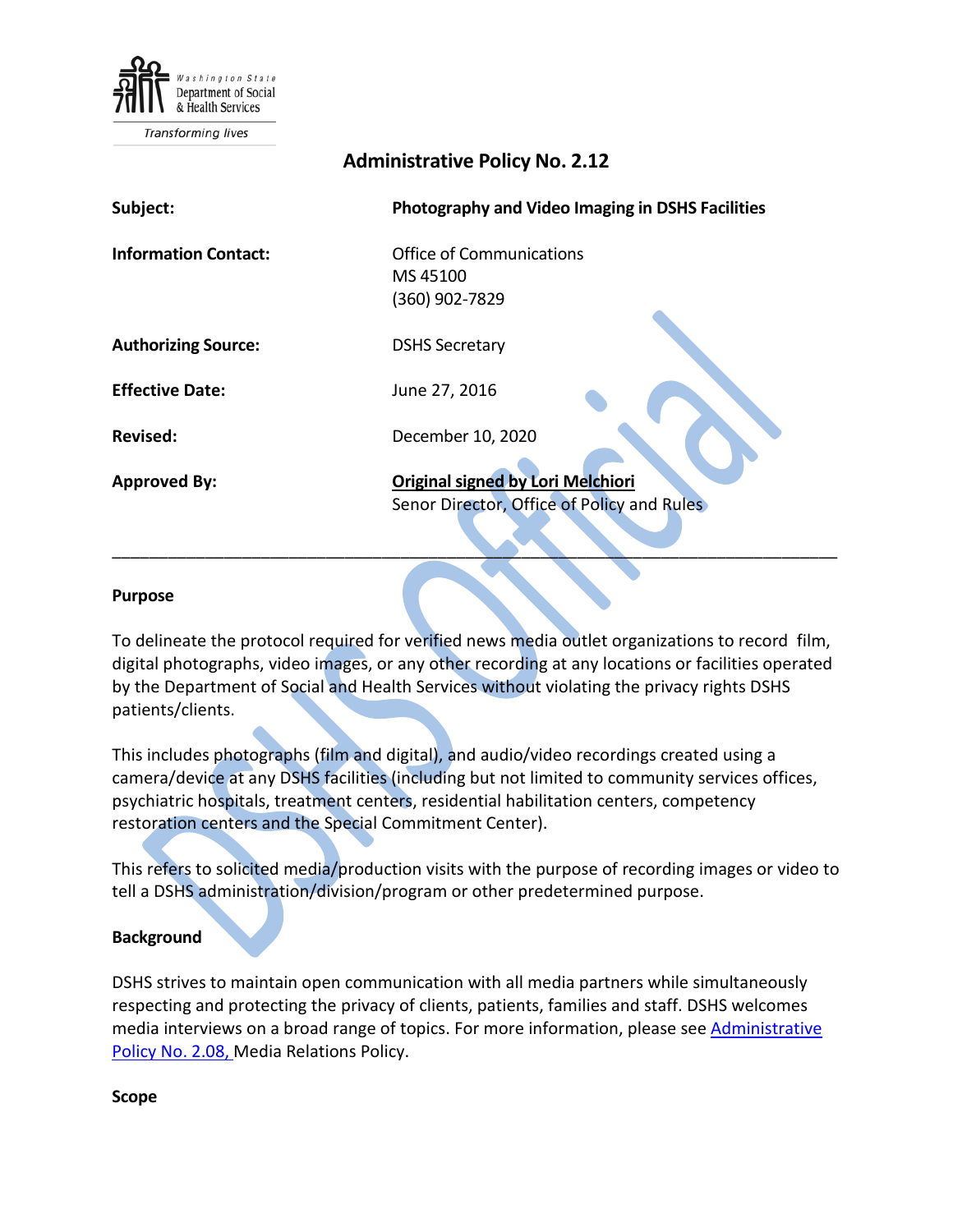Administrative Policy No. 2.12 December 10, 2020 Page 2

This policy relates to the public release of videos and photos of those served by DSHS and staff at all DSHS-run or DSHS-funded facilities.

### **Definitions**

**Press** or **media** mean a newspaper, magazine, broadcast or film enterprise, citizen journalist, blog or other entity providing news or information to the public.

**Media representative** means reporter, photographer, technician, blogger or other media employee.

### **Policy Requirements**

DSHS provides a transparent and open media policy. Every effort is made to accommodate media access.

### **1. Media access**

- See [Administrative Policy No. 2.08: Media Relations Policy.](http://one.dshs.wa.lcl/Policies/Administrative/DSHS-AP-02-08.pdf) Request for media access must be made directly to the DSHS office of communications in the office of the secretary.
- The office of communications will work with facilities and assign a media relations manager.
- If access is approved, the media relations manager will coordinate  $-$  including notification, agreement and planning – among the facility Superintendent, Chief Executive Officer, Region Administrator or their designee as required.

## 2. **Photography and video**

- The media relations manager must review **all** images shot during an interview or facility tour. The media relations manager will ensure no recognizable images of anyone who has not signed [a photo release form](http://forms.dshs.wa.lcl/formDetails.aspx?ID=14558) are captured. The media relations manager has the right to ask that photographs depicting residents or clients not approved for interviews be deleted before leaving the facility.
- Video and still photography outside of the designated interview areas will be limited to protect the privacy of other DSHS clients, patients, and residents who have signed a photo release form.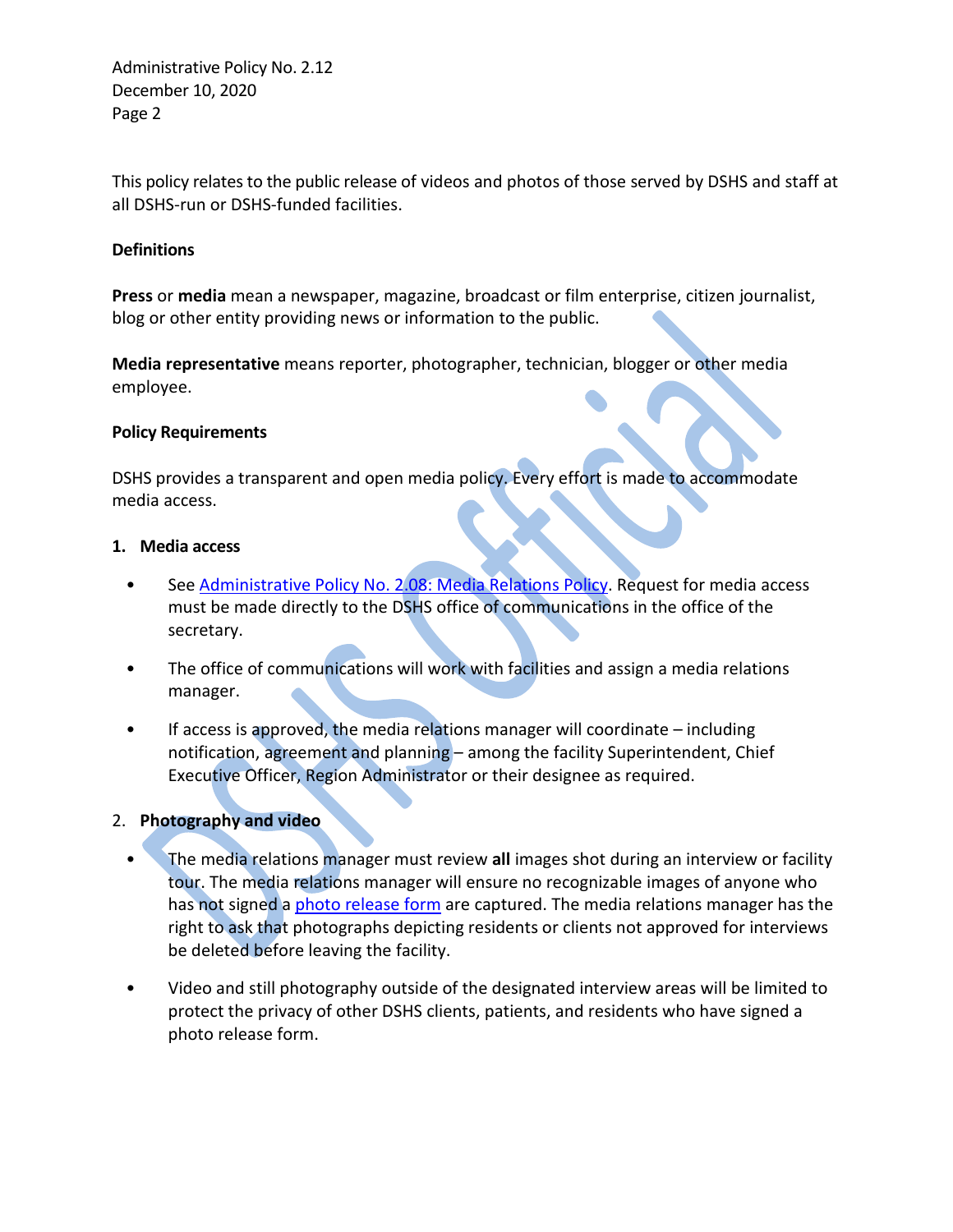Administrative Policy No. 2.12 December 10, 2020 Page 3

• DSHS has no control over photo or video of a facility taken off property. This includes access from parking lots/public areas such as sidewalks/medians in front of, or across from state buildings. For other exemptions defined by law, see [RCW 63.60.070.](https://app.leg.wa.gov/RCW/default.aspx?cite=63.60.070)

## 3. **Filming for commercial/entertainment purposes**

- Requests for permission to film or photograph at a DSHS facility for entertainment or commercial purposes must be made directly to the DSHS office of communications. A media relations manager assigned to the administration will work to facilitate the request.
- DSHS reserves the right to refuse permission to film or photograph at any of its facilities for commercial or entertainment purposes for **any** reason.
- At least 10 days prior to the desired filming date, a representative of the production company requesting to film must walk through the locations with a representative of the office of communications.
- Permission to film does not include a license to use the name or logo of DSHS, or any of its administrations. No mention is to be made of, or recognition given to, DSHS or any of its administrations unless specifically authorized by the office of communications.
- Production companies will work with the central contracts and legal services division in the DSHS facilities, finance and analytics administration to enter into a location agreement. A location agreement defines:
	- o Approved film scope and locations.
	- o Producer's grant of rights, limitations, obligations.
	- o Condition of location.
	- o Road access, parking and building restrictions.
	- o Term of agreement.
	- o Financial obligations expenses associated with the filming or photography will be the responsibility of the requesting agency or production company.
	- o Billing and payment process.
	- o DSHS obligations.
	- o Property management condition at end of use, damage and destruction, and treatment of property.
	- o Required insurance.
	- o Indemnity/hold harmless clause.
	- o Breach and termination clauses.
	- o Nondisclosure agreement.